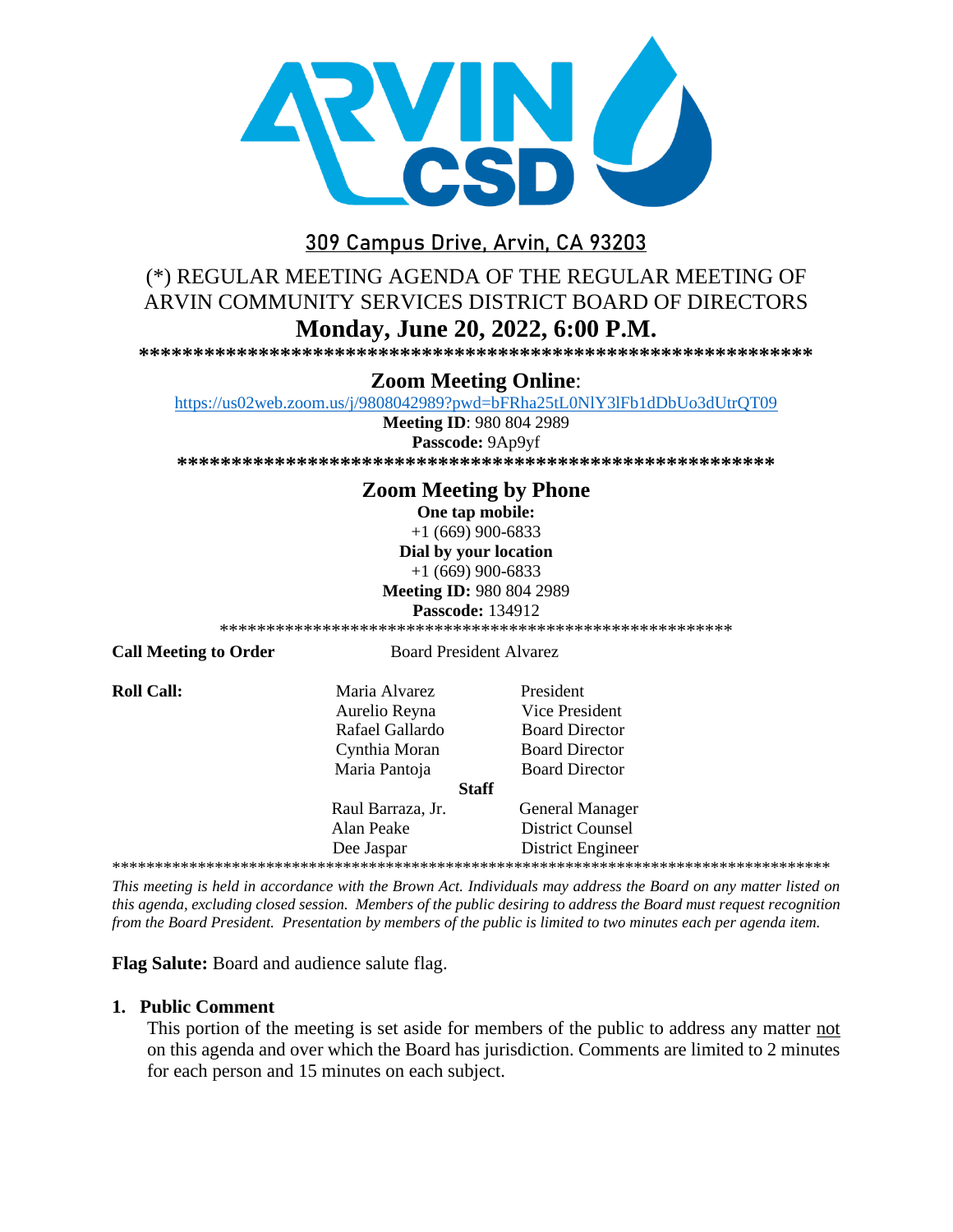### **2. Consent Calendar**

The Consent Calendar consists of items that in staff's opinion are routine and noncontroversial. These items are approved in one motion unless a Board Member or member of the public removes a particular item.

- **a. Approval of Regular Meeting Minutes of June 2, 2022**
- **b. Approval of Special Meeting Minutes of June 13, 2022**
- **c. Accounts Payable for June 6, 2022 – June 17, 2022**

 Motion: \_\_\_\_\_\_\_\_\_\_\_\_\_\_\_\_\_\_\_\_\_\_\_\_\_\_\_\_\_\_\_\_\_\_\_\_\_\_\_\_\_\_\_\_\_\_\_\_\_\_\_\_\_\_\_\_\_\_\_\_\_\_ Director \_\_\_\_\_\_\_\_\_\_\_\_\_\_\_\_\_\_\_\_\_\_\_, seconded Director\_\_\_\_\_\_\_\_\_\_\_\_\_\_\_\_\_\_\_\_\_\_\_ Roll Call: BD Gallardo \_\_ BD Moran \_\_ BD Pantoja \_\_ VP Reyna \_\_ BP Alvarez \_\_

**3. Board to discuss and take possible action re: Reapproval of Resolution 05-2021 to continue to have board meetings held by teleconference due to ongoing State of Emergency related to COVID-19**

Motion: \_\_\_\_\_\_\_\_\_\_\_\_\_\_\_\_\_\_\_\_\_\_\_\_\_\_\_\_\_\_\_\_\_\_\_\_\_\_\_\_\_\_\_\_\_\_\_\_\_\_\_\_\_\_\_\_\_\_\_\_\_\_\_\_\_\_

Director\_\_\_\_\_\_\_\_\_\_\_\_\_\_\_\_\_\_\_\_\_\_, seconded Director\_\_\_\_\_\_\_\_\_\_\_\_\_\_\_\_\_\_\_\_\_\_\_\_\_\_\_\_\_ Roll Call: BD Gallardo \_\_ BD Moran \_\_ BD Pantoja \_\_ VP Reyna \_\_ BP Alvarez

**4. Update re: South of Kern River (SOKR) Groundwater Sustainability Plan Amendment Update**

Motion: \_\_\_\_\_\_\_\_\_\_\_\_\_\_\_\_\_\_\_\_\_\_\_\_\_\_\_\_\_\_\_\_\_\_\_\_\_\_\_\_\_\_\_\_\_\_\_\_\_\_\_\_\_\_\_\_\_\_\_\_\_\_\_\_\_\_ Director\_\_\_\_\_\_\_\_\_\_\_\_\_\_\_\_\_\_\_\_\_\_, seconded Director\_\_\_\_\_\_\_\_\_\_\_\_\_\_\_\_\_\_\_\_\_\_\_\_\_\_\_\_\_ Roll Call: BD Gallardo \_\_ BD Moran \_\_ BD Pantoja \_\_ VP Reyna \_\_ BP Alvarez

**5. Board to discuss and take action re: Resolution 22-01: a Resolution of the Arvin Community Services District continuing Budget Appropriations for Fiscal year 2022- 2023**

Motion: \_\_\_\_\_\_\_\_\_\_\_\_\_\_\_\_\_\_\_\_\_\_\_\_\_\_\_\_\_\_\_\_\_\_\_\_\_\_\_\_\_\_\_\_\_\_\_\_\_\_\_\_\_\_\_\_\_\_\_\_\_\_\_\_\_\_ Director\_\_\_\_\_\_\_\_\_\_\_\_\_\_\_\_\_\_\_\_\_\_, seconded Director\_\_\_\_\_\_\_\_\_\_\_\_\_\_\_\_\_\_\_\_\_\_\_\_\_\_\_\_\_ Roll Call: BD Gallardo \_\_ BD Moran \_\_ BD Pantoja \_\_ VP Reyna \_\_ BP Alvarez \_\_

**6. Board to discuss and take action re: Approval to Award Contract for Franklin Street Improvements Water Line Relocation Project to West Valley Construction Company in the amount of \$1,424,963.00**

Motion: \_\_\_\_\_\_\_\_\_\_\_\_\_\_\_\_\_\_\_\_\_\_\_\_\_\_\_\_\_\_\_\_\_\_\_\_\_\_\_\_\_\_\_\_\_\_\_\_\_\_\_\_\_\_\_\_\_\_\_\_\_\_\_\_\_\_ Director example and seconded Director Roll Call: BD Gallardo \_\_ BD Moran \_\_ BD Pantoja \_\_ VP Reyna \_\_ BP Alvarez

**7. Board to discuss and take action re: Rescheduling for July Board Meeting Dates** Motion: \_\_\_\_\_\_\_\_\_\_\_\_\_\_\_\_\_\_\_\_\_\_\_\_\_\_\_\_\_\_\_\_\_\_\_\_\_\_\_\_\_\_\_\_\_\_\_\_\_\_\_\_\_\_\_\_\_\_\_\_\_\_\_\_\_\_

Director\_\_\_\_\_\_\_\_\_\_\_\_\_\_\_\_\_\_\_\_\_\_, seconded Director\_\_\_\_\_\_\_\_\_\_\_\_\_\_\_\_\_\_\_\_\_\_\_\_\_\_\_\_\_ Roll Call: BD Gallardo \_\_ BD Moran \_\_ BD Pantoja \_\_ VP Reyna \_\_ BP Alvarez \_\_

#### **8. Staff Comments:**

a. General Manager's Report